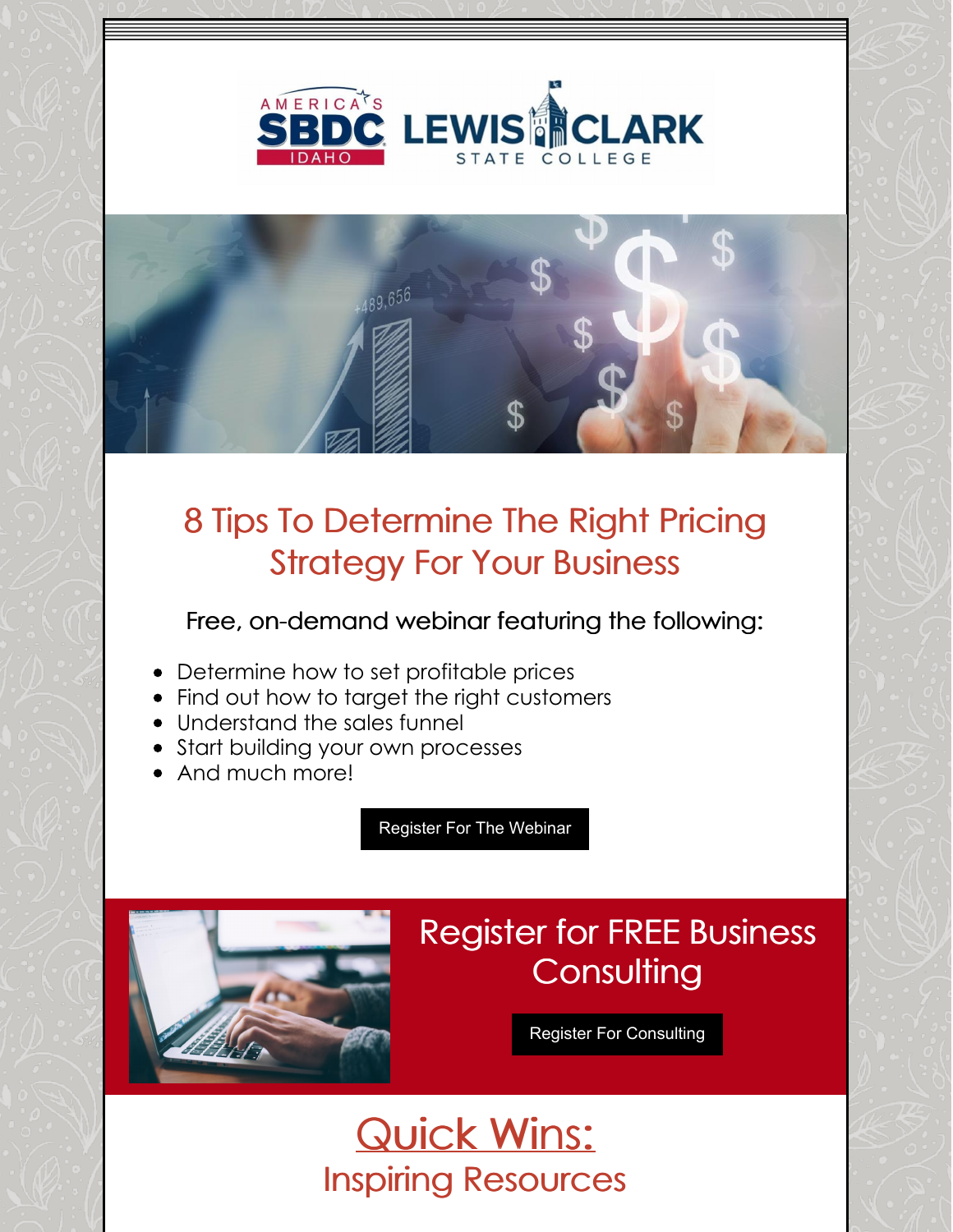- Learn Tax tips through this [free](https://www.irs.gov/businesses/small-businesses-self-employed/webinars-for-small-businesses?utm_medium=email&utm_source=govdelivery#Hearing All Voices (HAV) 2022) webinar
- [Marketing](https://www.msn.com/en-us/money/companies/this-35-year-old-mom-quit-her-job-to-work-on-her-ebay-side-hustle-full-time-e2-80-94and-made-24141-million-in-sales-last-year/ar-AATCcXM?ocid=BingNewsSearch) Tips [Great lessons in this article]
- [Sales](https://www.inc.com/jason-aten/apple-just-quietly-introduced-a-feature-to-your-iphone-that-is-going-to-upend-this-17-trillion-industry.html) Tips [Apple empowers businesses to accept contactless payments]
- [Start-up/Management](https://www.msn.com/en-us/money/smallbusiness/peloton-e2-80-99s-ceo-quit-after-laying-off-2800-people-it-e2-80-99s-a-brutal-lesson-about-how-not-to-lead/ar-AATDXYu?ocid=uxbndlbing) Tips [important advice of what *not* to do]
- Turning failure into success by detecting [opportunities.](https://www.youtube.com/watch?v=WLvNxUzo5zk)
- Online business [mistakes](https://www.youtube.com/watch?v=XjkLnnool74) to avoid: Legal Tips to Grow Your **Business**
- Labor tips: How Small Business Owners Can [Successfully](https://www.americanexpress.com/en-us/business/trends-and-insights/articles/how-small-business-owners-can-successfully-navigate-the-labor-shortage/?extlink=em-us-bti-newsletter-checkerboard1-article-o) Navigate the Labor Shortage

## Article Of The Month: Facebook Marketing

Being the most used socialmedia platform as of January 2022 (source: [Statista.com](https://www.statista.com/statistics/272014/global-social-networks-ranked-by-number-of-users/)), Facebook might be a



beneficial platform to consider for your business to attract more customers. Here are some tips on how to grow:

- Content is the primary tool that you will use to communicate news, information, and offers with customers. Your posts should provide value to your target market. Some examples of valuable posts might include tips on how to use your product, a new feature, discounts, or even a humorous or inspirational post. In addition, consider posting well-designed photos to cause users to stop scrolling and notice your post (source: [Fastcompany.com](https://www.fastcompany.com/3022301/7-powerful-facebook-statistics-you-should-know-about)).
- Short, informative videos typically capture the attention of users. A 15-second video is enough to keep your audience interested (source: [Facebook.com](https://www.facebook.com/business/help/144240239372256?id=603833089963720)).
- Captions are helpful to add to posts because they make them look more professional and be more understandable. Keeping them short and adding a couple of relatable hashtags would make the post more popular (source: [Facebook.com](https://www.facebook.com/formedia/blog/using-hashtags-on-facebook)).
- Sponsored posts will attract users to your business. You can boost already existing posts by choosing:
	- A target audience based on age, region, or interests
	- The number of users to reach
	- A goal that you would like to achieve, including more traffic to your website, increased calls and messages, increased visibility of your posts, and more.
	- As a note, the above mentioned can all be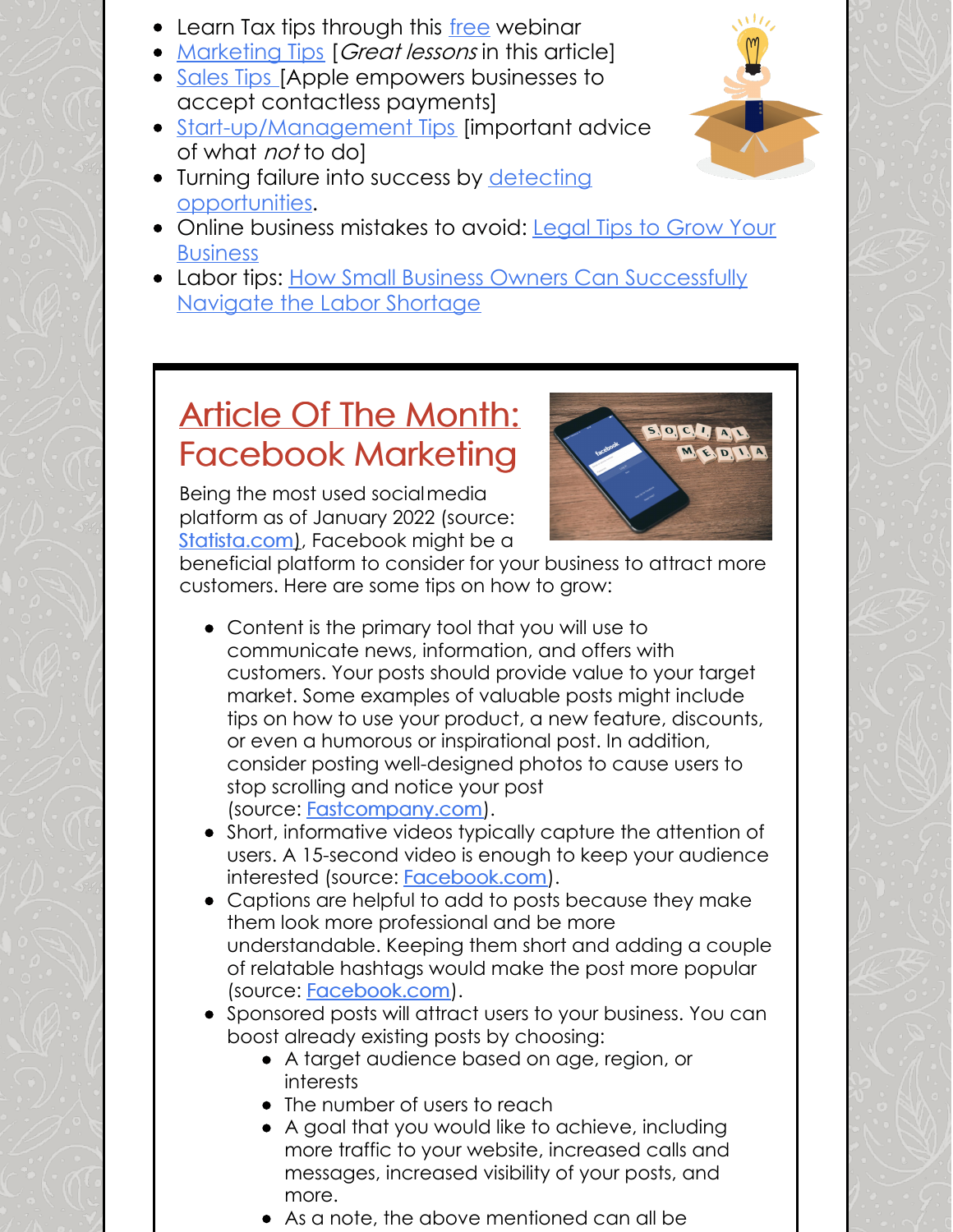customized to your budget.

- To try to build engagement, consider consistent posting (source: [Forbes.com](https://www.forbes.com/sites/forbesagencycouncil/2019/02/11/why-content-consistency-is-key-to-your-marketing-strategy/?sh=190c14eb4ef5)). Daily or near-daily posting of valuable content will probably attract new users, and regular posting will likely make them want to see more. You can create your own posting schedule, and you can determine the time of the day when your followers are online by going to your page's Insights -> posts.
	- We offer a free, on-demand Marketing Calendar Creation course that can help you create a marketing schedule and drive sales all year long: Register [\(idahosbdc.org\)](https://business.idahosbdc.org/reg.aspx?mode=event&event=30420002).
- Create a Call To Action for your followers by asking questions in your caption, answering comments, and interacting with your audience through your page.
- Remember to undertake due diligence before using or purchasing any product or service. We do not recommend or endorse any products, services, or organizations.
- Need social media help? [Let's](https://business.idahosbdc.org/reg.aspx?mode=counsel¢er=3030&subloc=0) talk

We are here to help with COVID-19. The Idaho SBDC remains open to provide consulting support for Idaho businesses during this time. Some of our consulting will be held virtually, but our expert staff across the state can still help you navigate this situation.

We do not offer legal services, legal advice, tax services, or tax advice, for any legal/tax questions, issues, or advice, please contact a qualified attorney and/or certified public accountant.

The Idaho SBDC is funded by the U.S. Small Business Administration, host institutions of higher education, and the State of Idaho. The Idaho SBDC is an equal-opportunity/ affirmative action employer. Services are provided on a non-discriminatory basis.

Language assistance is available to those with limited English proficiency. To request an accommodation or language assistance, please contact our Regional Director at 208.792.2465 or [isbdc@lcsc.edu](mailto:isbdc@lcsc.edu). Lewis-Clark State State College welcomes participants with disabilities. In all situations, a good faith effort will be made to provide accommodations.

Funded in part through a Cooperative Agreement with the U.S. Small Business Administration. All opinions, conclusions, and/or recommendations expressed herein are those of the author(s) and do not necessarily reflect the views of the SBA. SBA's participation or support is not an endorsement of any product, service, or organization.